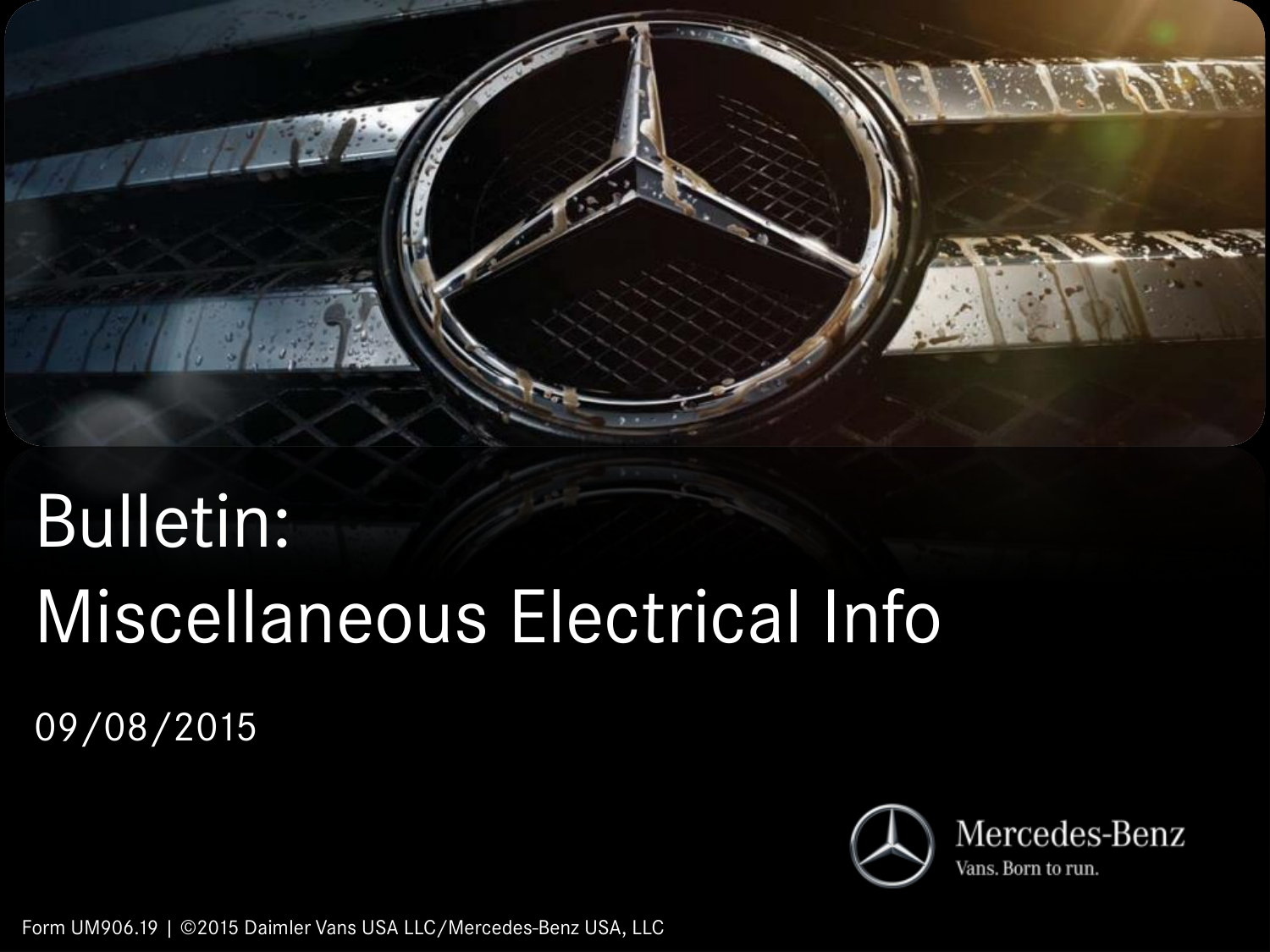## **NOTICE:**

The specifications, descriptions, information, and recommendations contained in this bulletin are believed to be accurate as of September 8, 2015.

Upfitter Management Vans reserves the right to modify or append this document without prior notification.

This bulletin is not intended as a work instruction, but as a guideline for upfitters to provide technical information necessary to retrofit or modify Mercedes-Benz Sprinters & Freightliner Sprinters (906).

Prior to making any modification to or installing any equipment in or on a Mercedes-Benz Sprinter & Freightliner Sprinter, please consult with Upfitter Management Vans for additional and updated information, and read the Body & Equipment Guidelines for Sprinter Model Series 906.

## Upfitter Management Vans Contacts:

For information or upfitter inquiries please submit a request via our website: [www.upfitterportal.com](http://www.upfitterportalcom/)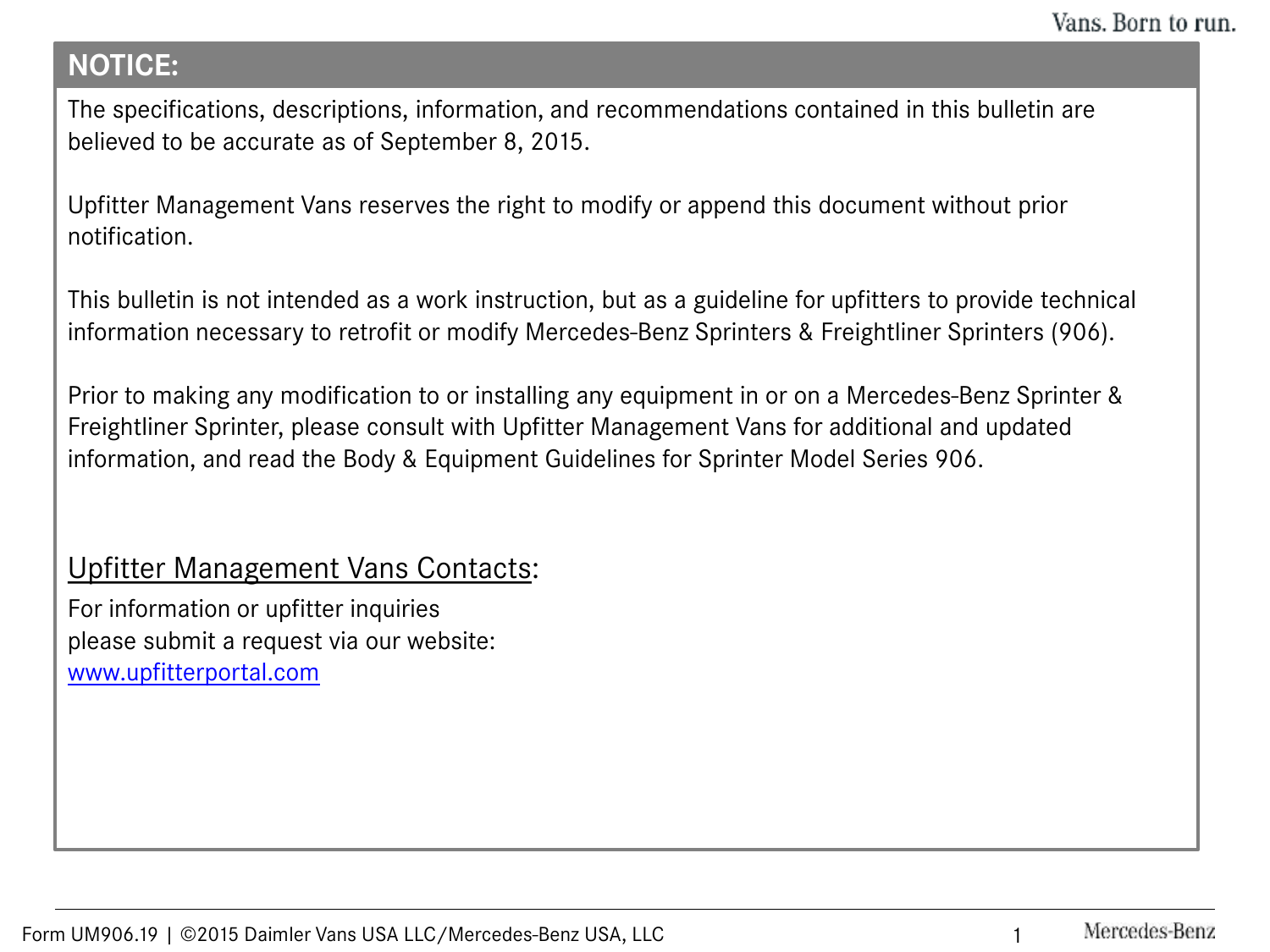#### Vans. Born to run.

# **Electrical Information: Driver's Seat Box**



- **1** Cut off relay aux battery
- **2** Aux battery electrical tap
- **3** Connector for aftermarket trailer brake control module
- **4** EK1 connector for body builder (bulletin available)
- **5** Trailer control module with 4 connectors (bulletin available)
- **6** PSM with white and grey connector (bulletin available)
- **7** 3rd brake light prewire for 1.8W LED light (black/yellow)
	- clearance/ident. light prewire (red/yellow)
	- ground (brown)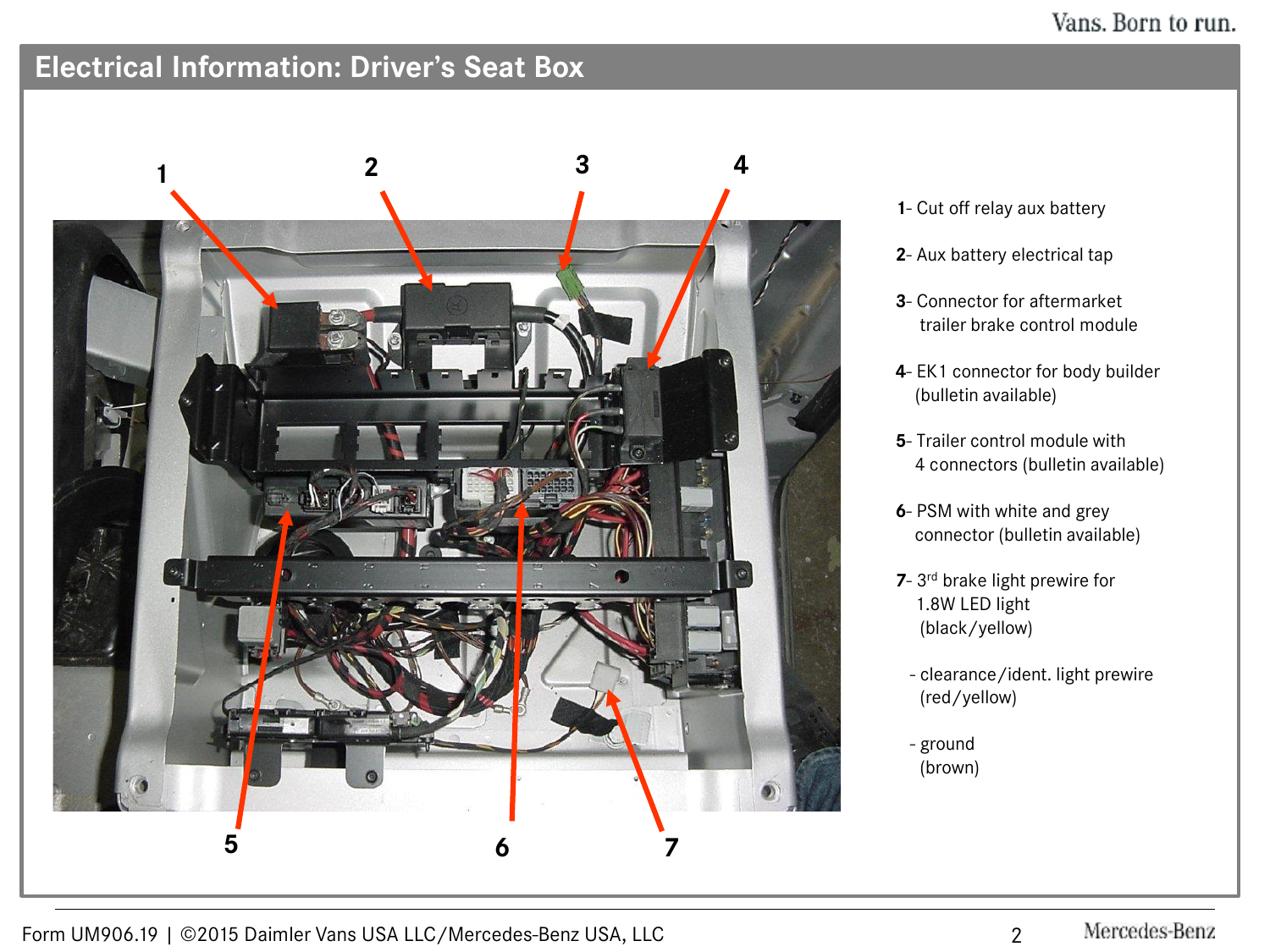## **Electrical Connection: Aux Battery**



If an aux battery (code E28) is installed an electrical connection is located inside the driver seat pedestal. Please remove cover (1).

Use position (2) for your electrical connection and install an appropriate fuse as close as possible, ensuring cover (1) is seated properly when closing.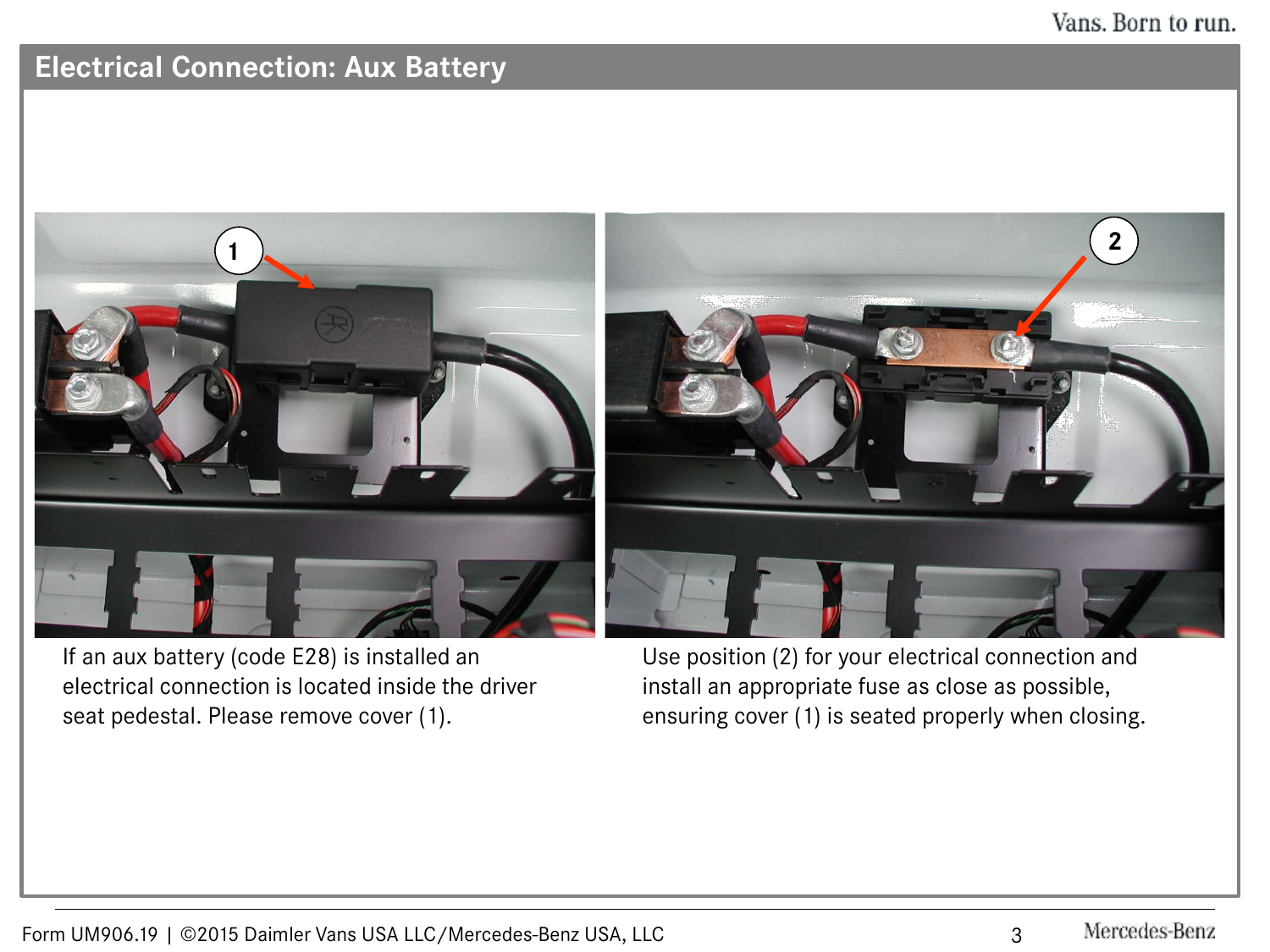#### Vans. Born to run.

## **Cables in Driver's Seat Box**



Body Builder Connector (Chassis Cab):

 $\geq$  CODE LV6

3rd brake light pre-wire for 1.8W LED light (black/yellow); Has to be activated by dealer

▶ CODE L49 roof mounted lamps clearance/identification light pre-wire for aftermarket body (red/yellow) ground (brown)



CODE E58 trailer tow prewire



Prewire for aftermarket brake control module